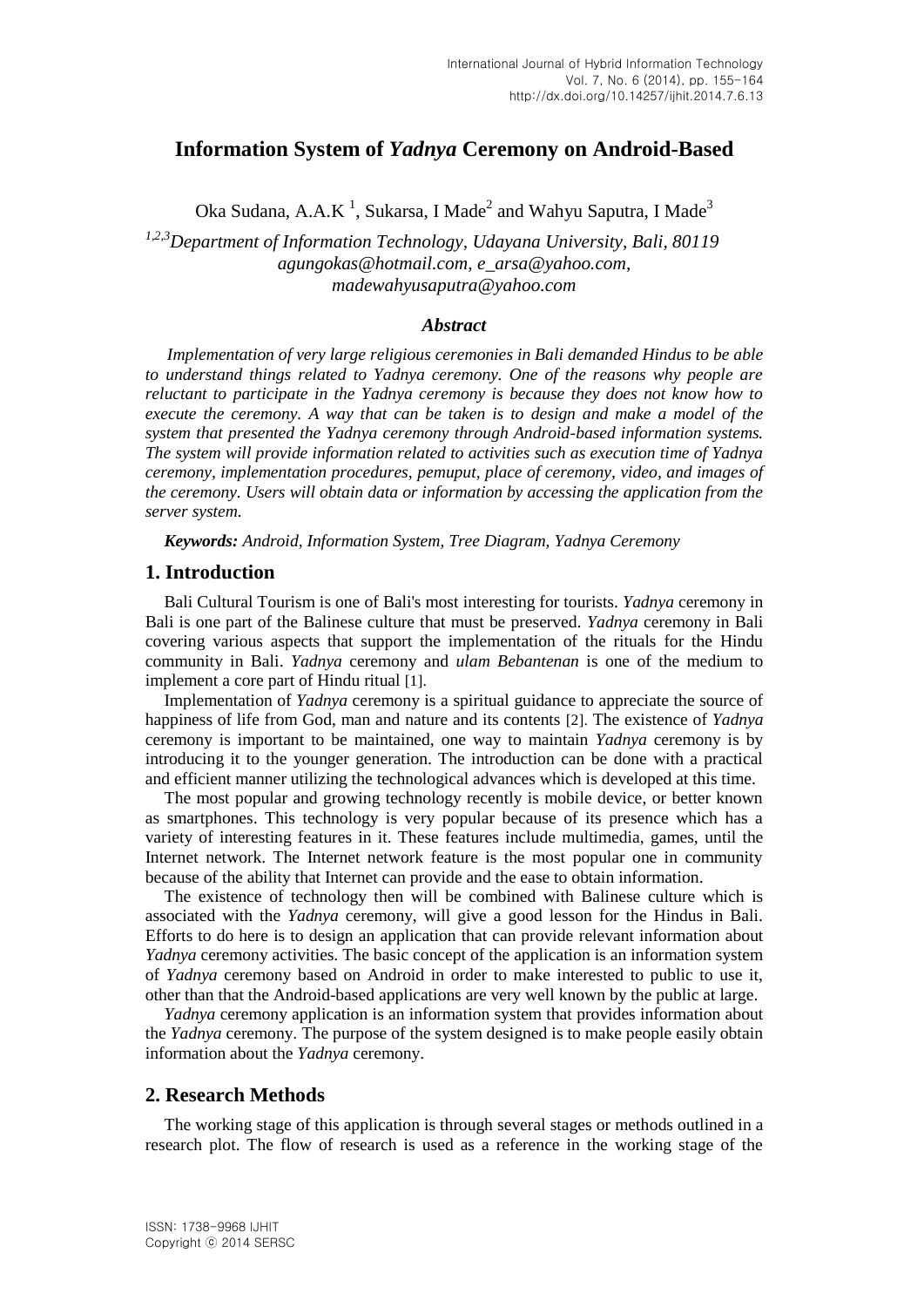application in order to make sure the application will be done according to schedule. Some of the grooves are made to work on the application of information system is illustrated in Figure 1 in the following flow chart.



**Figure 1. Research Diagram Flow**

Figure 1 illustrates the flow of research that consists of several stages, include:

- a. Defining the problem, is the initial step before the study were defining the issues raised in the study.
- b. The collection and study of literature, collection of data and literature related to the manufacture of Application Systems.
- c. Designing systems and databases, applications include systems design phase, a database, as well as interface design. The design of the application must have a mature concept that will facilitate the making of the application stage.
- d. Making the application, where the application developed for mobile which is based with Java as a programming language and MySQL as the database.
- e. Test the application, application testing and analysis as well as documentation of the results of such testing. Errors contained in the system will then be repaired until no more errors are found.
- f. Make reports, preparation of reports which includes the overall research that has been done. Reports are made to explain the process of making the application that starts from background processing application, workflow processing application, a general description of the application until the final stage of completion of the application. This report is used as written evidence of the process of the application that will be used as a literature review for the next research work.

## **3. Modeling System**

Modeling the system was conducted to determine the relationship between ritual ceremony with the other one by using the *Tree* diagrams. *Tree* diagram is a method for modeling the system. This structure has specific characteristics and typically used to describe the hierarchy of elements relationship. [3]

*Tree* modeling can also provide the understanding about the system that are made so it will helps in the process of database design and application program. In general, a *Yadnya* ceremony will have the following properties:

- a. *Yadnya* group, is to determine the group of the ceremony.
- b. Description, is to explanation the *Yadnya* ceremony.
- c. Execution time, is the time or day when the *Yadnya* ceremony being held.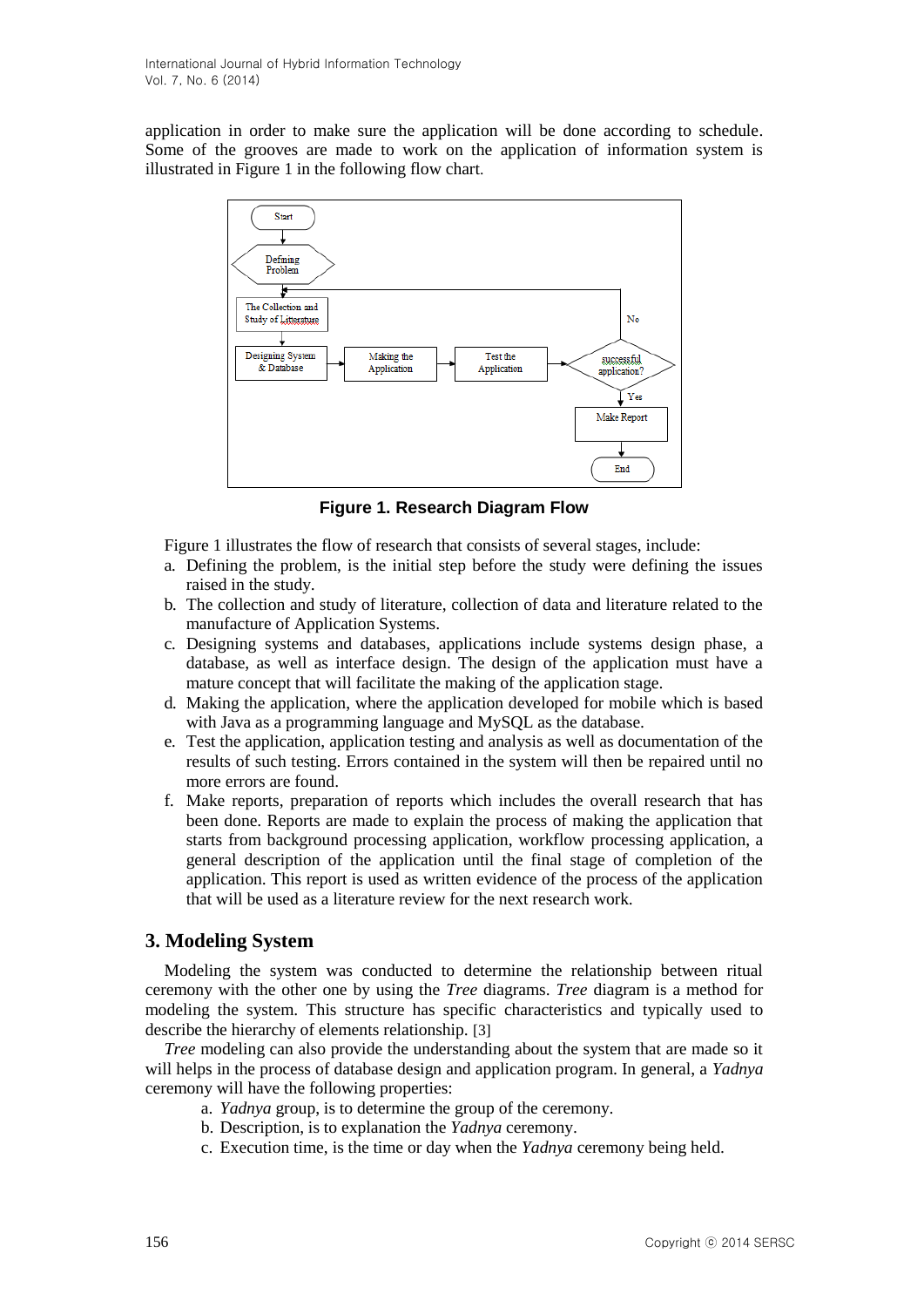d. Levels of ceremony, which is a level of ceremony *Uttama*, *Madya, Kanista* or common level.

*Tree were* rooted at the level of the ceremony, which contains about *Pemuput*, place of the ceremony, the implementation procedures, means of ceremony, video, and pictures of the ceremony. *Pemuput*, place of ceremony, the implementation procedures, means of ceremony, video and pictures are placed after the degree of the ceremony because the same ceremony might have different levels of *pemuput*, place of ceremony, implementation procedures, means of ceremony, video and pictures of different ceremonies, as in Figure 2.



**Figure 2. General Modeling of** *Yadnya* **Ceremony**

The circled property names in Figure 2 shows that the property can have more than one value. An example is the degree ceremony for the property name that can have a value of *Uttama*, *Madya*, *Kanista* or Common. Examples of the application of this model can be seen in Figure 3, namely modeling for *Tiga Bulan* ceremony.



**Figure 3. General Modeling Tiga Bulan Ceremony**

Figure 3 shows an example of modeling that name is *Tiga Bulan* ceremony. This ceremony has properties such as:

- a. *Yadnya* group, which includes *Manusa Yadnya*;
- b. Description, which describes the ceremony in general;
- c. Execution time, which is when the baby is 105 days old;
- d. Levels of ceremony.

*Tiga Bulan* ceremony has two tiers ceremony so the tree will have two branches, namely that leads to a level that Uttama and Kanista. Next on the level name followed by a subtree named place, *pemuput*, procedures, tools, videos and pictures of the ceremony.

## **4. Results and Discussion**

General overview and discussion of related systems on the client side and the server as well as the results obtained in the studies discussed in this section.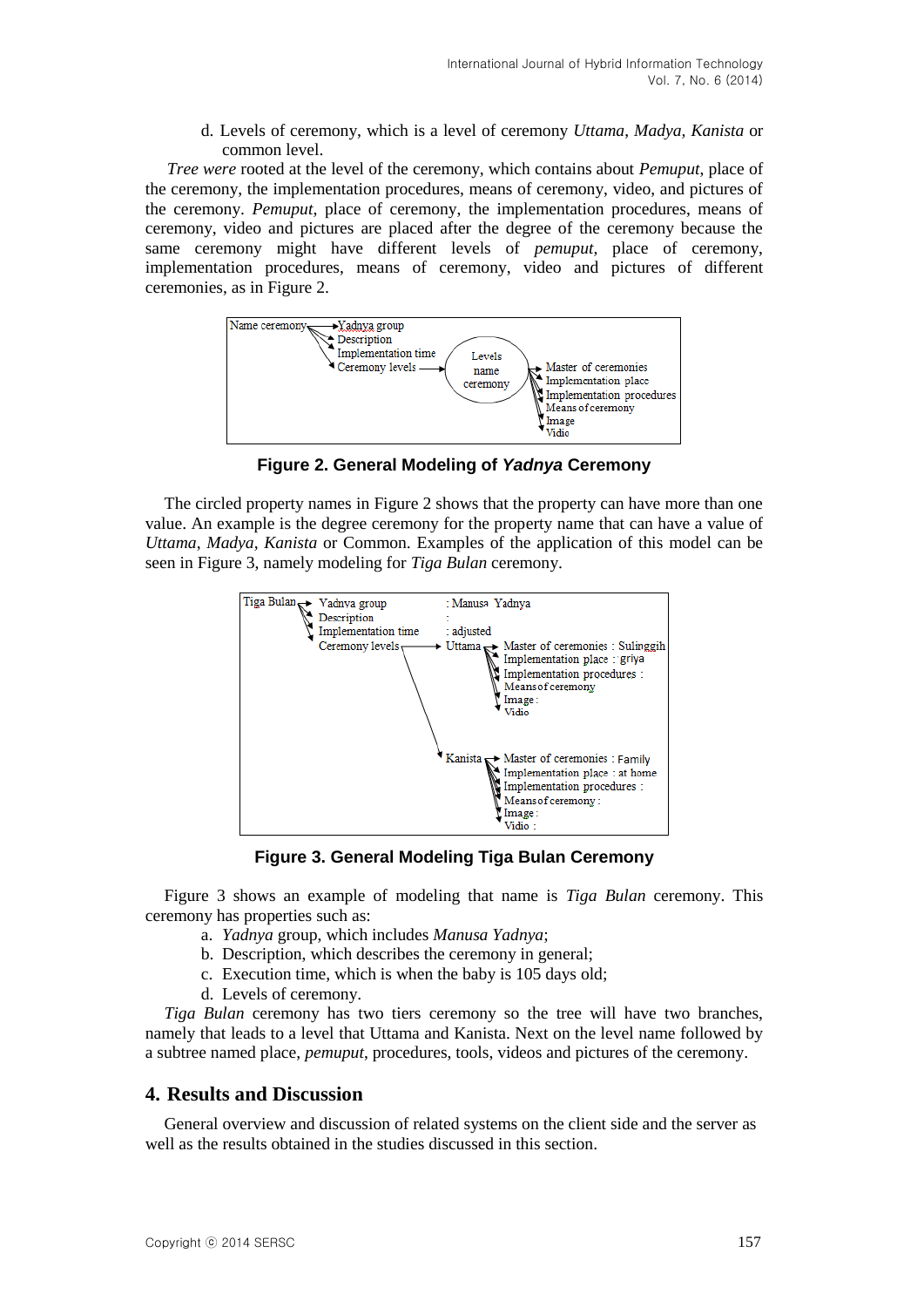#### **4.1. General Description of the System**

The system consists of two sides that can be interconnected, with the help of the web and Internet network services to manage the database on the client application. Web service is defined as an interface that describes a set of operations that can be accessed through the Internet in the form of XML messages (eXtensible Markup Language). Web services provide a standard communication between different software applications and can run as a platform and framework [4].

Application of *Yadnya* ceremony used as a media introduction of the types of ceremonies in Bali to the general public, especially the younger generation. In addition, this application also aims to participate in the effort to preserve the arts of Bali. This application is expected to provide information about *Yadnya* ceremony in Bali.

Information system of *Yadnya* ceremony consists of administrator and guest. Information systems administrator accessed via a web browser, while guest is accessible via Android Smartphone devices. General overview of the application of *Yadnya* ceremony information system can be seen in Figure 4.



**Figure 4. Overview of** *Yadnya* **Ceremony Application**

Figure 3.2 above shows how the user or guest in obtaining the information. First of all, a user will make a request (request for information) via the Android Smartphone and Android Smartphone devices will then send the request to the Internet to get data from the database server. Between the application and the database server takes a PHP file with the JSON data format to accommodate the results of a database query which will then be parsed and displayed in the Android Smartphone devices.

The information displayed to user or guest is entered to the server by administrator. PHP file with the JSON format taking query results from the database server and displayed in the Android smartphone devices [5]. Administrator will input data about *Yadnya* ceremony through the administrator page and then the data will be uploaded to the server through the Internet.

### **4.2. Application Display on** *Client* **Side**

System on the client side will formed as an Android application. Through this application the client can obtain the needed information. Application on the client side, shows information about the *Yadnya* ceremony that contains data such as description, level, execution time, place, *pemuput*, implementation procedures, tools, and drawing ceremony. Clients gain access to application data by using an Internet connection to the server system. Initially the client choose the data wanted to display, then the server sends the selected data,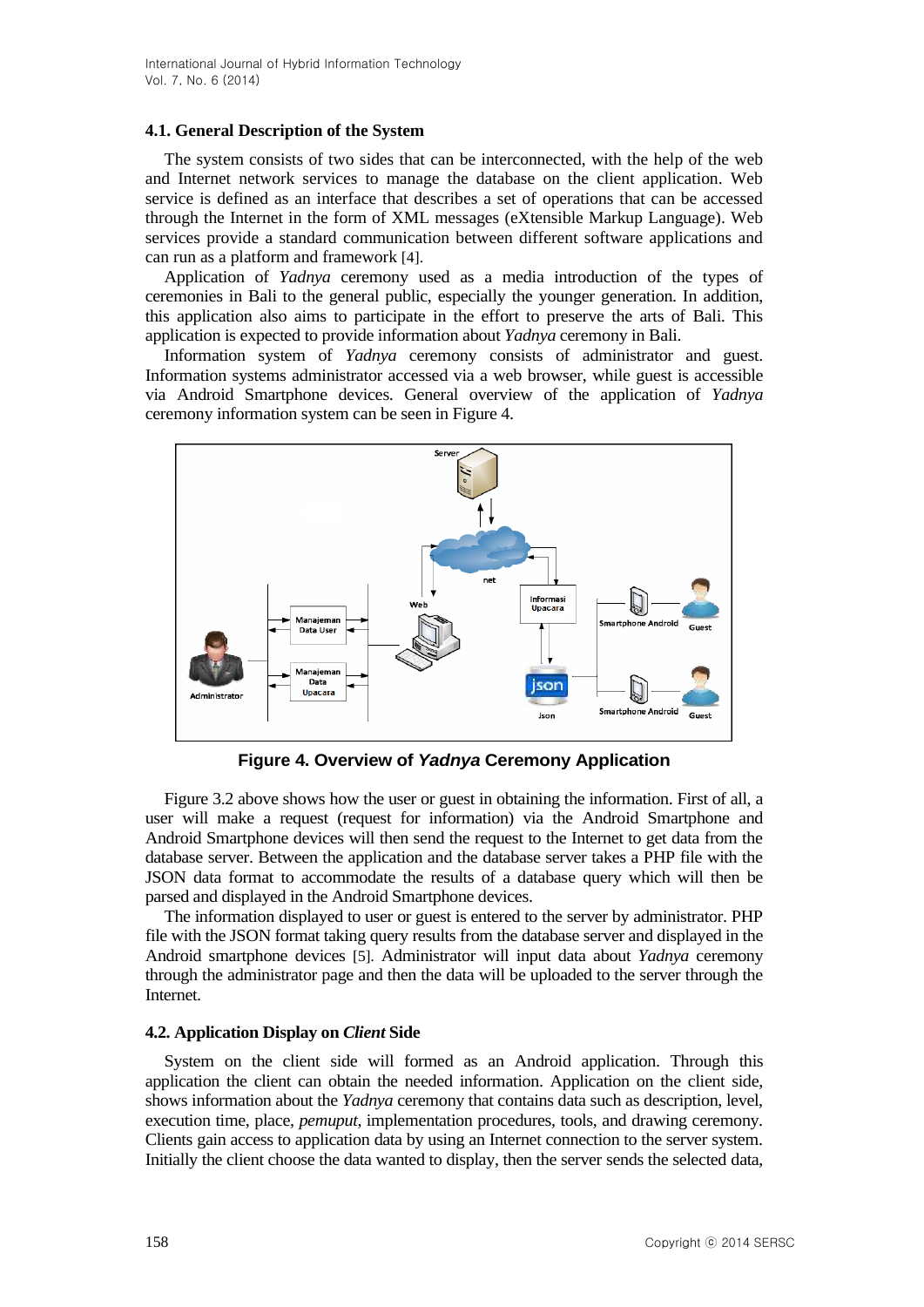the server data will display in form of descriptions, levels, time of execution, the execution, *pemuput*, procedures, facilities, and drawing ceremony.

| oO Genymotion for personal use - Sony Xperia Z - 4.2.2 - API 17 - 10 |                      | $x -$           |
|----------------------------------------------------------------------|----------------------|-----------------|
|                                                                      | 2:05<br>y.           |                 |
| <mark>َانْتَ</mark> Sto <mark>l</mark> Upacara Yadnya                |                      | Α               |
| <b>RSI YADNYA</b><br><b>DEWA YADNYA</b>                              | <b>MANUSA YADNYA</b> | ିନ<br>ପମ୍ପ<br>Q |
| Search                                                               |                      |                 |
| Purnama/Tilem                                                        |                      |                 |
| Soma Ribek                                                           |                      | ID              |
| Sabuh Mas                                                            |                      | 10              |
| Pagerwesi                                                            |                      | 7               |
| <b>Tumpek Landep</b>                                                 |                      |                 |
| Minggu Umanis Ukir                                                   |                      | 耳<br>-1 :       |
| Selasa Kliwon Kulantir                                               |                      |                 |
| <b>Tumpek Penguduh</b>                                               |                      | ⊖               |
| Penampahan Galungan                                                  |                      | Ų               |
| Galungan                                                             |                      | O               |
| personal use                                                         |                      |                 |

**Figure 5. First Page**



**Figure 6. Ceremony Page**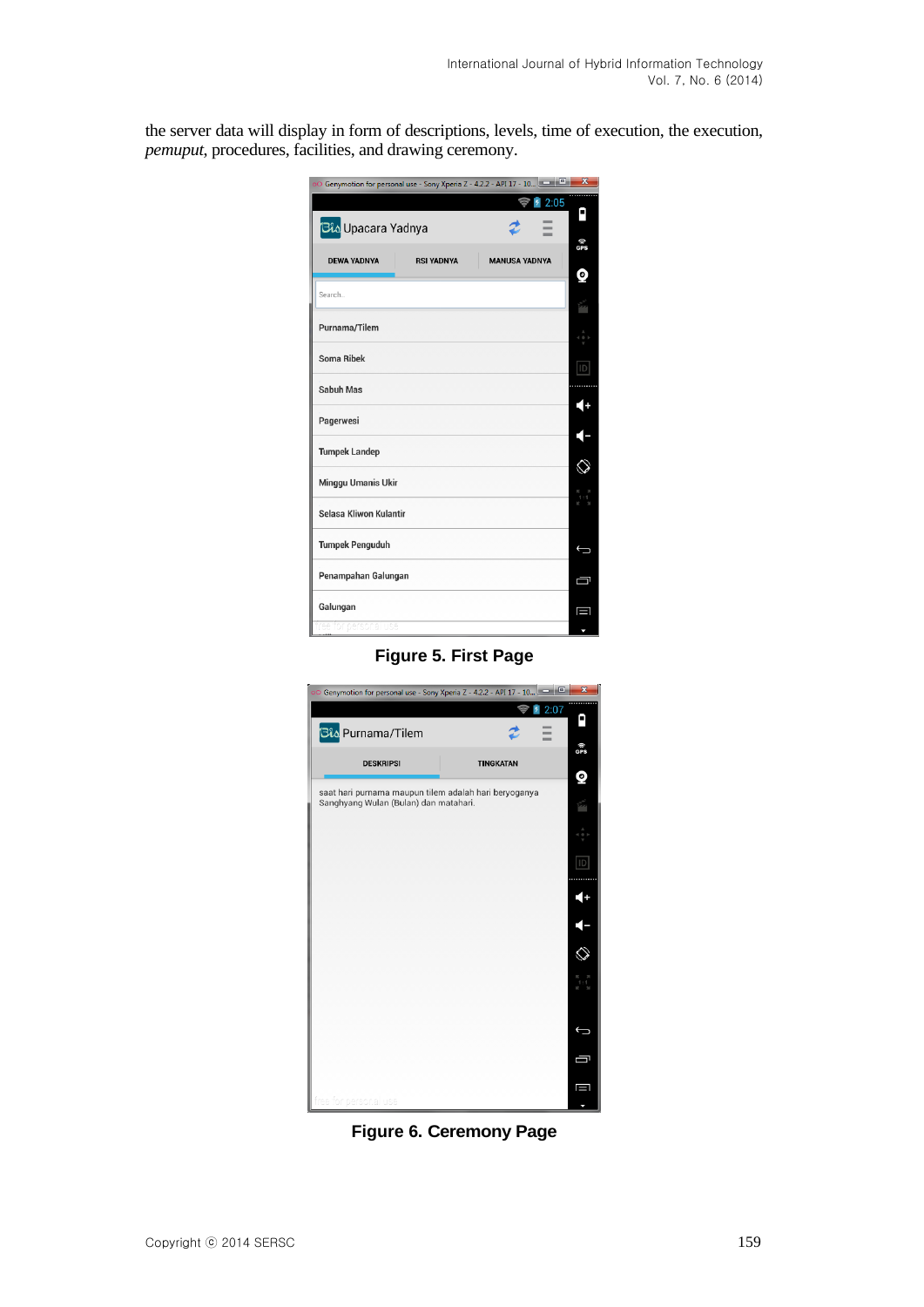International Journal of Hybrid Information Technology Vol. 7, No. 6 (2014)



## **Figure 7. Level Page**



**Figure 8. Ceremony Details Page**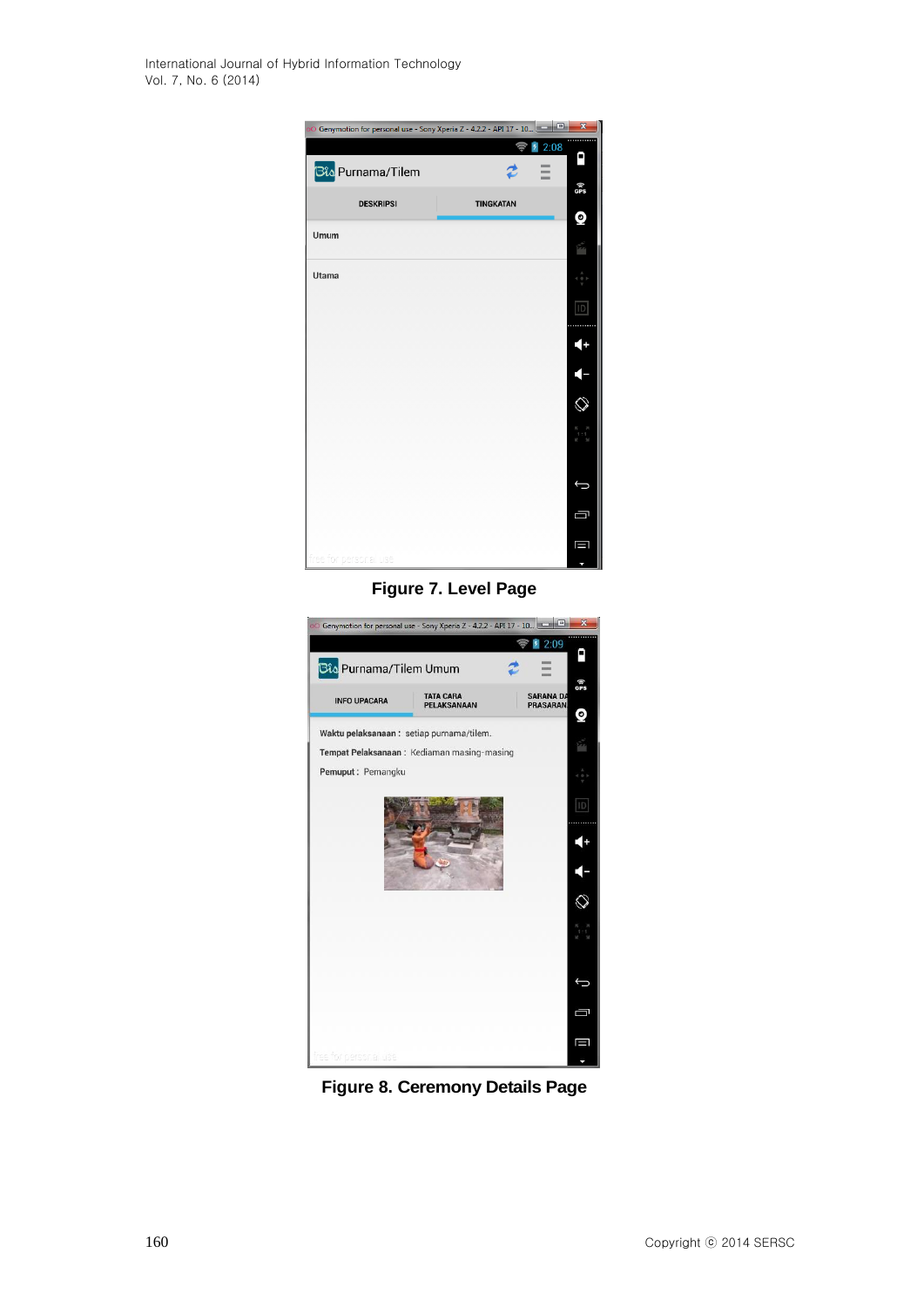International Journal of Hybrid Information Technology Vol. 7, No. 6 (2014)

|                       | O Genymotion for personal use - Sony Xperia Z - 4.2.2 - API 17 - 10                |                   | $\mathbf{x}$ |  |  |  |  |
|-----------------------|------------------------------------------------------------------------------------|-------------------|--------------|--|--|--|--|
|                       | Bis Purnama/Tilem Umum                                                             | 2:10              | ٩            |  |  |  |  |
| <b>NFO UPACARA</b>    | <b>TATA CARA</b>                                                                   | <b>SARANA DAN</b> | ি<br>GPS     |  |  |  |  |
|                       | PELAKSANAAN<br><b>PRASARANA</b>                                                    |                   |              |  |  |  |  |
|                       | 1. menghaturkan banten di kediaman masing-masing<br>2. sembahyang bersama keluarga |                   | Q            |  |  |  |  |
|                       |                                                                                    |                   |              |  |  |  |  |
|                       |                                                                                    |                   | ID           |  |  |  |  |
|                       |                                                                                    |                   | 4+           |  |  |  |  |
|                       |                                                                                    |                   |              |  |  |  |  |
|                       |                                                                                    |                   | Ĉ,           |  |  |  |  |
|                       |                                                                                    |                   |              |  |  |  |  |
|                       |                                                                                    |                   |              |  |  |  |  |
|                       |                                                                                    |                   | Ţ            |  |  |  |  |
|                       |                                                                                    |                   | П            |  |  |  |  |
| free for personal use |                                                                                    |                   |              |  |  |  |  |

**Figure 9. Procedure Page**



**Figure 10. Ceremony Facilities Page**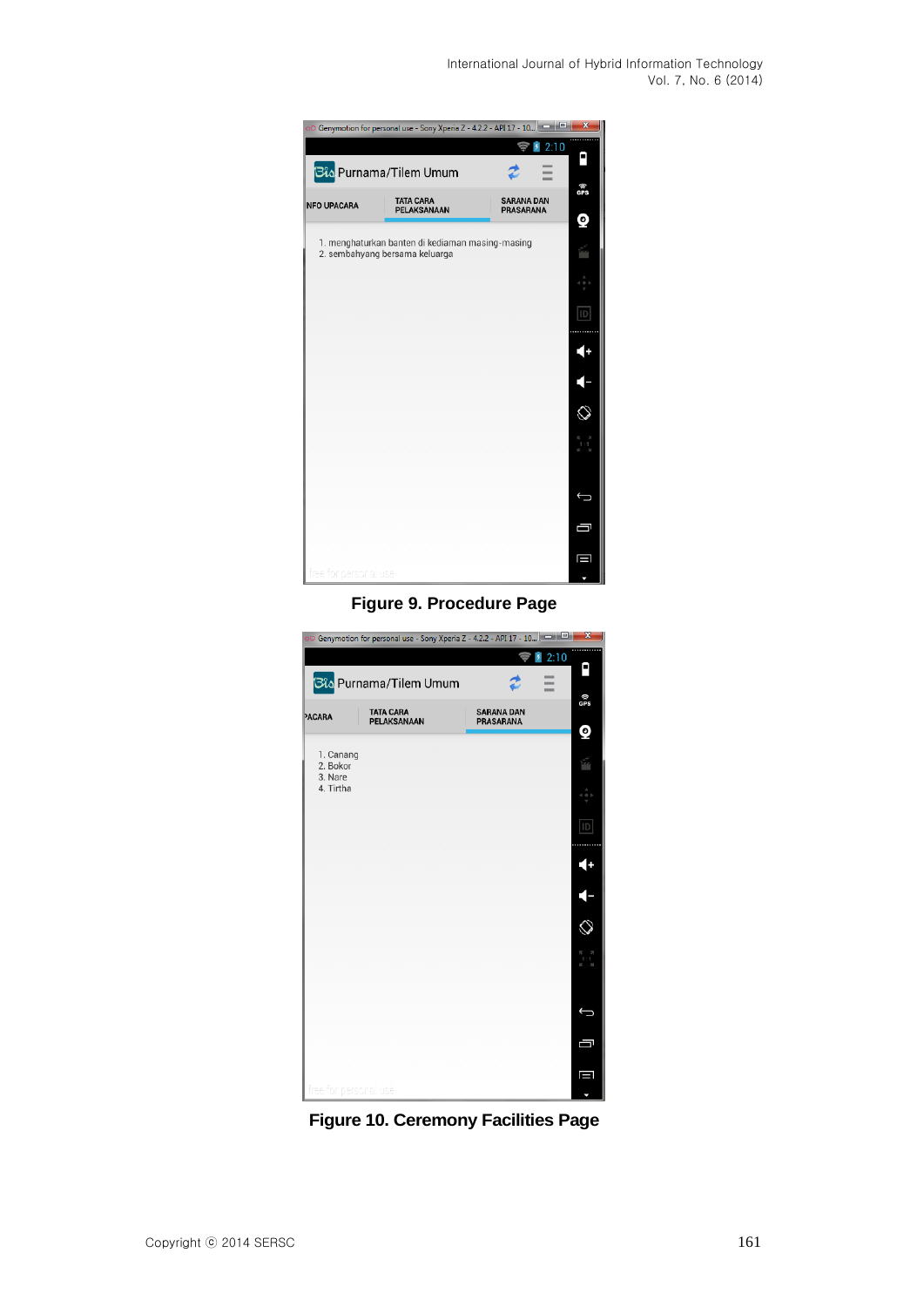#### **4.3. Application Display on** *Server* **Side**

The administrator page is built in web-based applications. This application can be accessed in browser. The administrator page is to managing the database. The database system is essential to the development of the system [6]. The data entered on the page will be stored in a database administrator on the server. Through this application administrator can perform management on the database. They can then take additional data as in Figure 6.

| Dashboard / Data Upacara / Form Data Upacara |                                |  |  |  |  |  |  |  |
|----------------------------------------------|--------------------------------|--|--|--|--|--|--|--|
| Nama Upacara                                 | Purnama/Tilem                  |  |  |  |  |  |  |  |
| Deskripsi Upacara                            | upacara purnama adalah         |  |  |  |  |  |  |  |
|                                              |                                |  |  |  |  |  |  |  |
|                                              |                                |  |  |  |  |  |  |  |
|                                              |                                |  |  |  |  |  |  |  |
|                                              | Λ                              |  |  |  |  |  |  |  |
| Kelompok Upacara                             | Dewa Yadnya<br>▼               |  |  |  |  |  |  |  |
| Kategori Upacara                             | Upacara Kecil<br>7             |  |  |  |  |  |  |  |
|                                              | $\pm$ Simpan<br><b>×</b> Batal |  |  |  |  |  |  |  |

**Figure 11. Display of Data Adding Form**

If the data in Figure 6 is saved, it will be displayed at a ceremony as part of the list seen in Figure 7.

| Dashboard / Data Upacara        |                    |                                                                                                              |                     |                          |           |             |  |  |
|---------------------------------|--------------------|--------------------------------------------------------------------------------------------------------------|---------------------|--------------------------|-----------|-------------|--|--|
| Q Searching<br>+ Tambah Upacara |                    |                                                                                                              |                     |                          |           |             |  |  |
|                                 | Nama<br>No Upacara | Deskripsi Upacara                                                                                            | Kelompok<br>Upacara | Option                   |           |             |  |  |
| и                               |                    | Purnama/Tilem saat hari purnama maupun tilem adalah hari beryoganya Sanghyang Wulan<br>(Bulan) dan matahari. | Dewa Yadnya         | <b>O</b> View<br>Upacara | Ø<br>Edit | Ê<br>Delete |  |  |

**Figure 12. Display of Ceremonial List**

Administrator can add the data in more detail by selecting the ceremony *view*. Data can be added such as execution time, place, *pemuput*, procedures, facilities, and ceremonial images as shown in Figure 8.

| Data Upacara Kecil / Data Upacara Kecil<br>Dashboard / |                      |                          |                               |          |                                                                                             |                                             |                |                   |                                  |           |                    |
|--------------------------------------------------------|----------------------|--------------------------|-------------------------------|----------|---------------------------------------------------------------------------------------------|---------------------------------------------|----------------|-------------------|----------------------------------|-----------|--------------------|
| Q<br>+ Tambah Upacara<br>Searching                     |                      |                          |                               |          |                                                                                             |                                             |                |                   |                                  |           |                    |
| Tingkatan                                              | Waktu<br>Pelaksanaan |                          | <b>Tempat</b>                 | Pemuput  | <b>Tata Cara</b><br>Pelaksanaan                                                             | <b>Sarana</b><br>Upacara                    | File<br>Gambar | <b>File Video</b> | Option                           |           |                    |
| <b>Umum</b>                                            |                      | setiap<br>purnama/tilem. | Kediaman<br>masing-<br>masing | Pemangku | 1. menghaturkan<br>banten di kediaman<br>masing-masing 2.<br>sembahyang bersama<br>keluarga | 1. Canang<br>2 Bokor 3<br>Nare 4.<br>Tirtha | purnama.jpg    | purnama.mp4       | $\bullet$<br><b>View</b><br>Foto | Ø<br>Edit | 侖<br><b>Delete</b> |

**Figure 13. Display of Data Adding in Detail**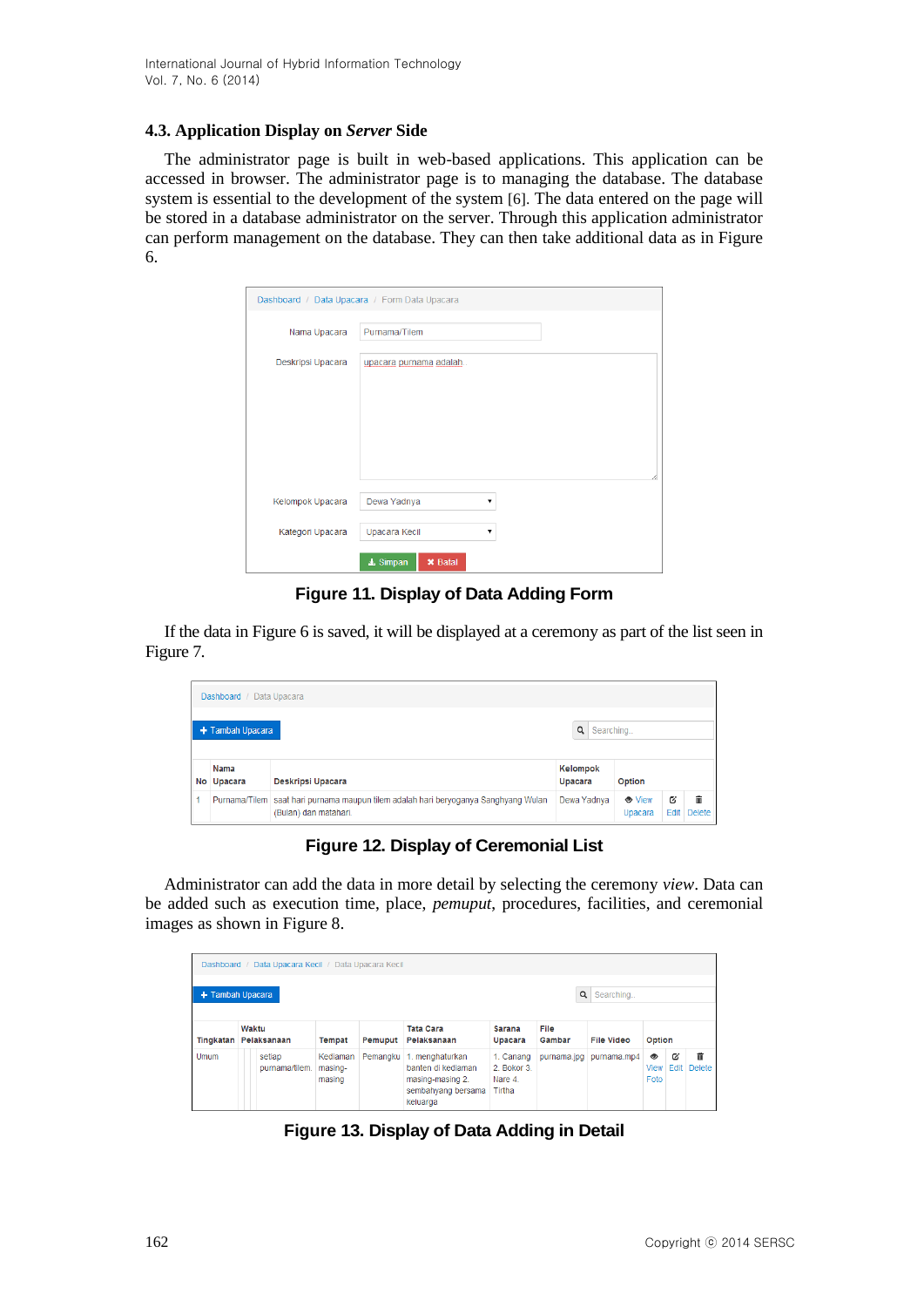# **5. Conclusion**

The conclusion that can be drawn from the information systems of *Yadnya* ceremony application is as follows:

- a.*Yadnya* ceremony can be made by a standard model that has properties that can be used by all ceremony as group, description, time of execution, the execution, ordinances, *pemuput*, levels, graphics, and video of ceremony.
- b.*The tree* diagram can be used to modeling the ceremony, because an ordinance can have multiple sub-level with a certain degree of depth.
- c.The application made with Android-based, so that users will be able to access the information from anywhere through the Internet.
- d.Users with administrator authority can access the database processing so that the data contained in the database will grow and be able to help provide more information to many other user.

### **Acknowledgements**

Thank you spoken to the whole community of the Department of Information Technology that has helped in the success of this research, and thank you also spoken to colleagues who have made significant ideas, input, and solutions in the completion of this research. All given assistance is very helpful in the success of the research of application of *Yadnya* ceremony information system.

### **References**

- [1] O. Sudana, A. Agung K. Sistem Informasi Bebantenan Dalam Kaitannya dengan Upacara *Yadnya*. Jurnal Teknologi Elektro, ISSN: 1693-1951. Jimbaran : UNUD, 2009.
- [2] Putu Darma, I Dewa. Upacara agama hindu di bali dalam perspektif pendidikan konversi tumbuhan. Jurnal Pengabdian Masyarakat, ISSN: 1412-0925. Jimbaran : UNUD, 2008.
- [3] Oka Sudana, Anak Agung K. Tree Structure Implementation in Web Base E-Bebantenan. Journal of CSTID. Jimbaran : UNUD, 2009.
- [4] Jogiyanto HM. Analisis dan Desain Sistem Informasi: Pendekatan Terstruktur Teori dan Praktik Aplikasi Bisnis. Yogyakarta: Andi Offset, 2005.
- [5] Dunlu PENG, Lidong CAO, and Wenjie XU. "Using JSON for Data Exchanging in Web Service Applications," Journal of Cumputational Information System 7:16. Desember 2011.
- [6] Joseph M. Hellerstein, Michael Stonebraker, and James Hamilton. "Architecture of a Database System". Foundations and Trends in Database. Vol. 1 No. 2 (2007) 141-259.

### **Author**



Name : I Made Wahyu Saputra State: Indonesia Place, Date of birth: Denpasar, 17 October 1992 Institute: Universitas Udayana